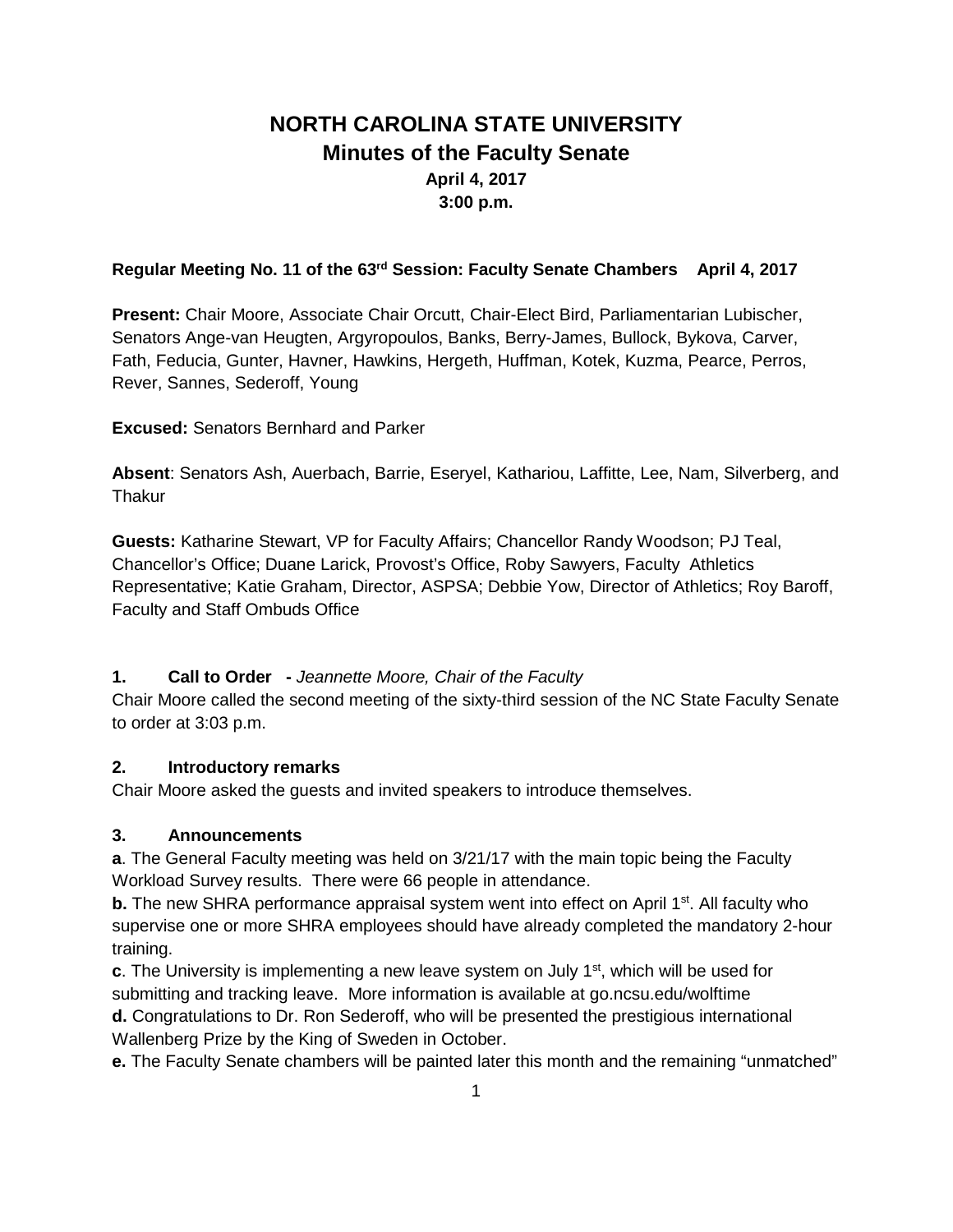chairs will be discarded as additional new ones will be ordered this month. We are painting the chambers and the faculty chair photographs will no longer be displayed on the wall, but will be placed onto the website. Additionally, a plaque will be hung up to commemorate their tenures as Faculty Chair.

## **4. Approval of the Minutes, Regular Meeting No.10 of the 63rd Session, February 21, 2017**

Associate Chair Orcutt called for a motion to approve the minutes for the first meeting of the  $62<sup>nd</sup>$  session of the NC State Faculty Senate. A motion and second were made and the minutes were unanimously approved.

## *5.* **Chancellor's Remarks and Q/A,** *Randy Woodson, Chancellor*

Chancellor Woodson expressed his congratulations to Senator Sederoff.

He then relayed news of further accolades for NC State University. The *Center for World University* rankings is a completely objective organization that actually delves into the strength of the scholarship from the faculty by looking at citations; it's not just input and how much money our faculty have, it's output, based on the productivity and the scholarship of our faculty and it's not a beauty contest like *U.S. New and World Report* can be. He stated that this has been going on for a few years now, but this year, we increased from 214th out of 3500 to 116<sup>th</sup> in the world, a big jump.

Chancellor Woodson added that there were also a few programs at NC State that were ranked in the top 10 worldwide: Entomology, Material Science and Engineering, Pulp and Paper Engineering, Textile Engineering, and Agriculture and Resource Economics. He stated that this is a great reflection on a number of programs and for NC State.

Additionally, he said, the *Times of London* has started into world ranking in higher education, which they began about 10 years ago. For the first time, they have done a worldwide survey of employers, whereby they rank universities based on the desirability of graduates of the university at the undergraduate level by employers around the world. He went on to say that in the U.S., NC State ranked 16<sup>th</sup> among worldwide employers. He added that if you're looking for a comparison, UNC was 51<sup>st.</sup>. Chancellor Woodson stated that many of the undergraduate degrees at NC State have more value in the marketplace than many of the universities that tend to prepare people for graduate school, which we do as well. The *Wall Street Journal* also did this about five years ago where they surveyed employers across the country, and NC State was in the top 20 in that as well.

Following are a few examples of faculty success that the Chancellor reported: National Association of Writers and Writing Program awarded John Balaban the George Garrett Award for outstanding community service in literature.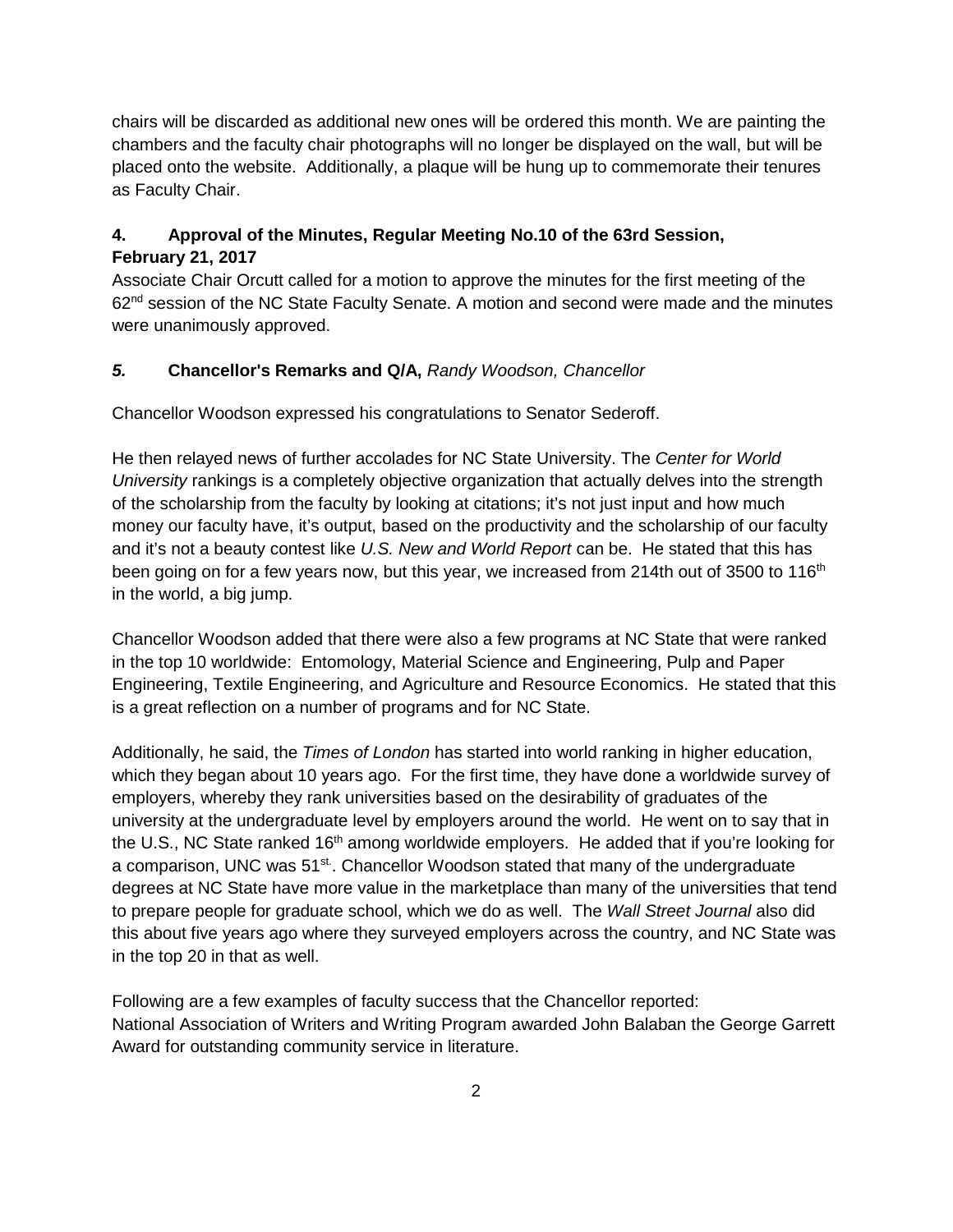Jere Confrey, the Joseph D. Moore Distinguished University Professor of Mathematics Education in the College of Education, was named the 2017 American Education Research Association Fellow, which is the first at NC State in our history to be named by that organization.

Additionally, Maria Oliver Hoya is the 2017 winner for the UNC system Board of Governor's Award for Excellence in Teaching. Maria is in the Department of Chemistry/College of Sciences and is just a phenomenal educator and is a great mentor to Hispanic and Latino students as well as the Women in Science and Engineering (WISE) program.

Additionally, Peter Askim, the Director of Orchestral Studies at NC State, has won the Earnest Bacon Memorial Award for the Performance of American Music. We have world-acclaimed music faculty and it is a part of our University that a lot of people don't recognize because we don't have music majors. The benefit of that is that we provide music and performing arts education to all our students.

Chancellor Woodson reported to the Faculty Senate that the final admissions decision for our Fall 2018 Freshman class just went out, and for a second year in a row we had over 26,000 applications, which is up from last year. He continued, "The average SAT is up to 1328 (on the "new" SAT), a slight increase over last year. This indicates that we have a lot of very talented students applying to NC State. We have admitted students from 72 different countries, 49 states and all 100 counties in North Carolina. Now the goal is to recruit those admitted students and turn them to enrolled students."

Chancellor Woodson then relayed information regarding news from the state legislature: Senate Bill 408 (you can go to the NC General Assembly website and read in detail about any of these bills), the Truth in Education Bill. Senator Curtis is concerned that we are admitting a lot of students into the University system who are not prepared and as a result, are costing the state money. He would like to see the University system get much smaller and that those students that are less prepared go to a community college. One of the things that he is asking is that all of us be transparent in the admission profile of all of our students, which we are already doing, and is available on the College Navigator website. This bill is now in Rules Committee.

Senate Bill 449, again co-sponsored by Senator Curtis and Senator Guinness, directs the UNC system and the community college system to develop and implement a system-wide articulation agreement, which means an agreement on courses that will transfer and those that won't. Again, we've already done that.

Senate Bill 462 re-introduces to the state the Teaching Fellows program. This program is a little different, and in some places better because it allows students to come into teaching as a second career. So it doesn't just have to be for the first-time, full-time freshman, but can be for the person who has been out working but is seeking to come back to get a master's degree or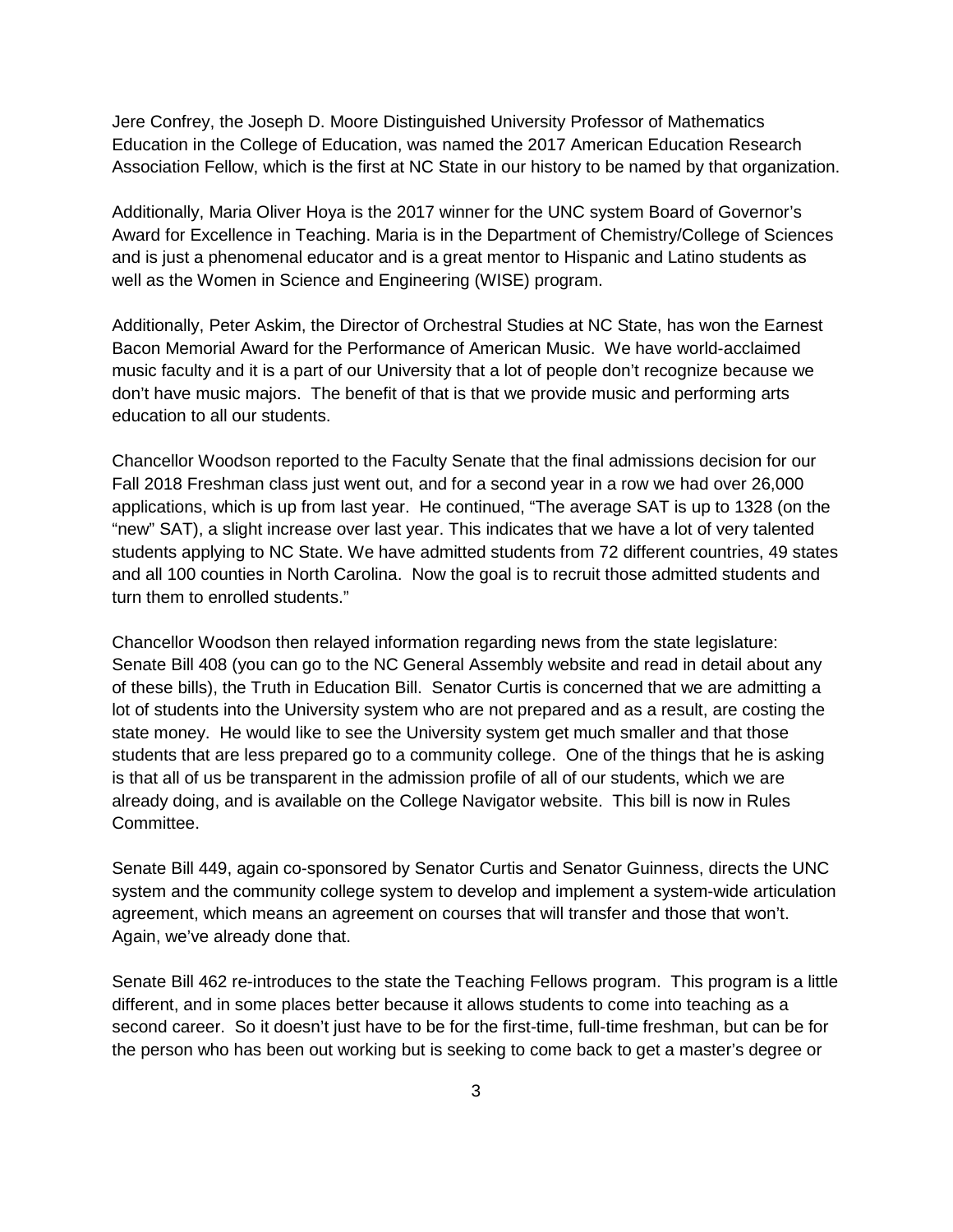get teaching certified and get into the classroom. Additionally, it is not a grant of money, it is a forgivable loan which requires you to teach for a period of time. This loan comes from the state, not a federal program. This is a good thing.

Senate Bill 467 is the NC Retirement Reform Act. This act would close the optional retirement program to SHRA employees after June 30, 2018. Any new hires, after June 30, 2018, would not have the optional retirement program available to them. It was just a few years ago when that option was given to the SHRA employees; in the past they were all TSERS. Some years ago, they gave them the option of the optional retirement plan, which most of our SHRA employees have chosen. The legislation would remove the optional retirement program from all the new SHRA employees hired after June 30, 2018. Most of the employees, when given that option, have opted for this optional program.

He added that particularly challenging is that the bill also removes TSERS as an option for any employee after June 30, 2018. So after that date, new employees hired would no longer have the option of a defined benefit program, which is not good. A lot of states are getting out of defined benefit programs because of the under-funding of it, but those of us who are in it and are going to retire at some point, we need the younger employees making those investments. It will be more difficult for the state to meet its retirement obligation to all those people who are part of TSERS if they do not have new people paying into it. We are under-funded, but not by very much.

*Senator Pearce stated that it would be more attractive to employees if they had a defined contribution plan because then they don't have to worry about us becoming Illinois down the road.*

Chancellor Woodson added that for EHRA employees, the only option after June 30, 2018, would be the optional retirement program - the defined contribution plan and not the defined benefit plan. The challenge is that they are taking away the option of a defined contribution plan from the state, from the EHRA. They would give back to them a 401K, which is very different.

Combined House and Senate Bill 527 and 507 is Restore and Preserve Campus Free Speech. It's in committee and we are not sure where it will go. Many understand that if you create a bill like this, this would prohibit us from taking action against a group of people protesting a speaker, shouting down a speaker. Currently the law allows us to ask them to allow the speaker to continue and if they choose not to, then we can remove them from the event for disruption. This bill would allow the disruption of speakers on our campus. The authors of the bill, including the Lt. Governor, believes that the vast majority of these incidences occur when conservative speakers are shouted down. Many of them realize that this goes both ways. He believes the leadership is anxious to see this bill NOT go forward.

Senate Bill 528, to Promote Ideological Diversity on the UNC Faculty, reads that the Board of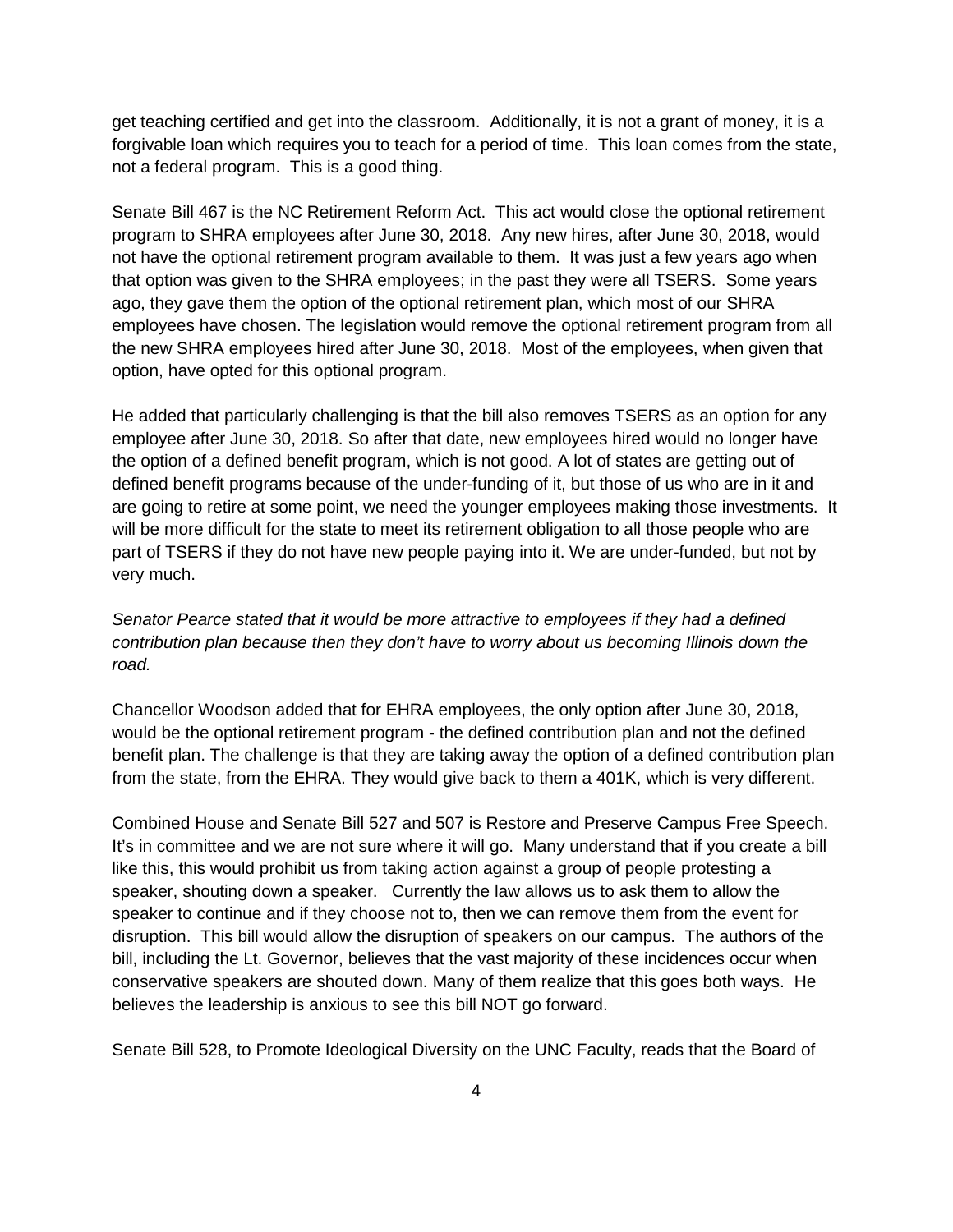Governors shall adopt such policies that they deem necessary to ensure ideological bounds as part of the experience for UNC students. We are not sure how this would be done or how this would be monitored, but we do this already.

Chancellor Woodson continued by speaking about the various gun bills in the legislature, particularly those that would allow conceal carry permits to bring guns onto university campuses, are also finding its way to the committee of non-action. These may not be voted on. There is a lot of understandable anxiety and concern about what this kind of bill could do to university campuses. It has not moved out of committee.

He continued, "The General Assembly has passed legislation that took the Governor's appointment to the Board of Governors away from the Governor and into the General Assembly. Nothing has occurred there and no appointments have been made but we've been working on that for NC State. The new members of the Board of Governors – Tom Fetzer, former mayor of Raleigh, Marty Kotis, Steve Long, Randy Ramsey, Bob Rucho and Harry Smith are new or reappointed members of the Board of Governors."

Chancellor Woodson stated that the good news is, on the budget side, some of the initial conversations look good for raises for state employees and look good for a positive outcome for the University budget, but neither the House nor the Senate has released their budgets. He added that the Governor's budget was very positive, being he is a big advocate for education.

Regarding HB2 repeal, Chancellor Woodson reported that there is misinformation surrounding this issue. He stated that one of the things that the repeal did, which we should be pleased with, is it gave cities and municipalities, as well as universities, the full right to protect their employees across all classes, including ethnicity, religion, and the LGBT community. Additionally, he said, it gave back the city's authority to have policies over protecting those employees and it gave the cities back the right to hold all their contractors to the same standards as their employees. He said that what it took away for a period of three years was the ability for cities and municipalities to pass either further restrictions or relaxing overall policies in their city, holding businesses and others accountable for the same policies that they have the right to for their own employees. He added that it also gave back to employees in the state the right to sue through the state courts for discrimination based on any of those classes protected by their employers. He also stated that this is a big deal because that's an affordable pathway for litigation, compared to federal courts. In summary, he said, "So it repealed the law that we no longer have to check birth certificates to go to the bathroom, which is good."

Chancellor Woodson said that it is being vilified at both extremes but that he is grateful for the governor and the leaders of the legislature to try to find a path out of this. "Whether it's everything everyone wanted, depending on which side of the aisle you're on, it's an example of compromise that is often missing in government these days."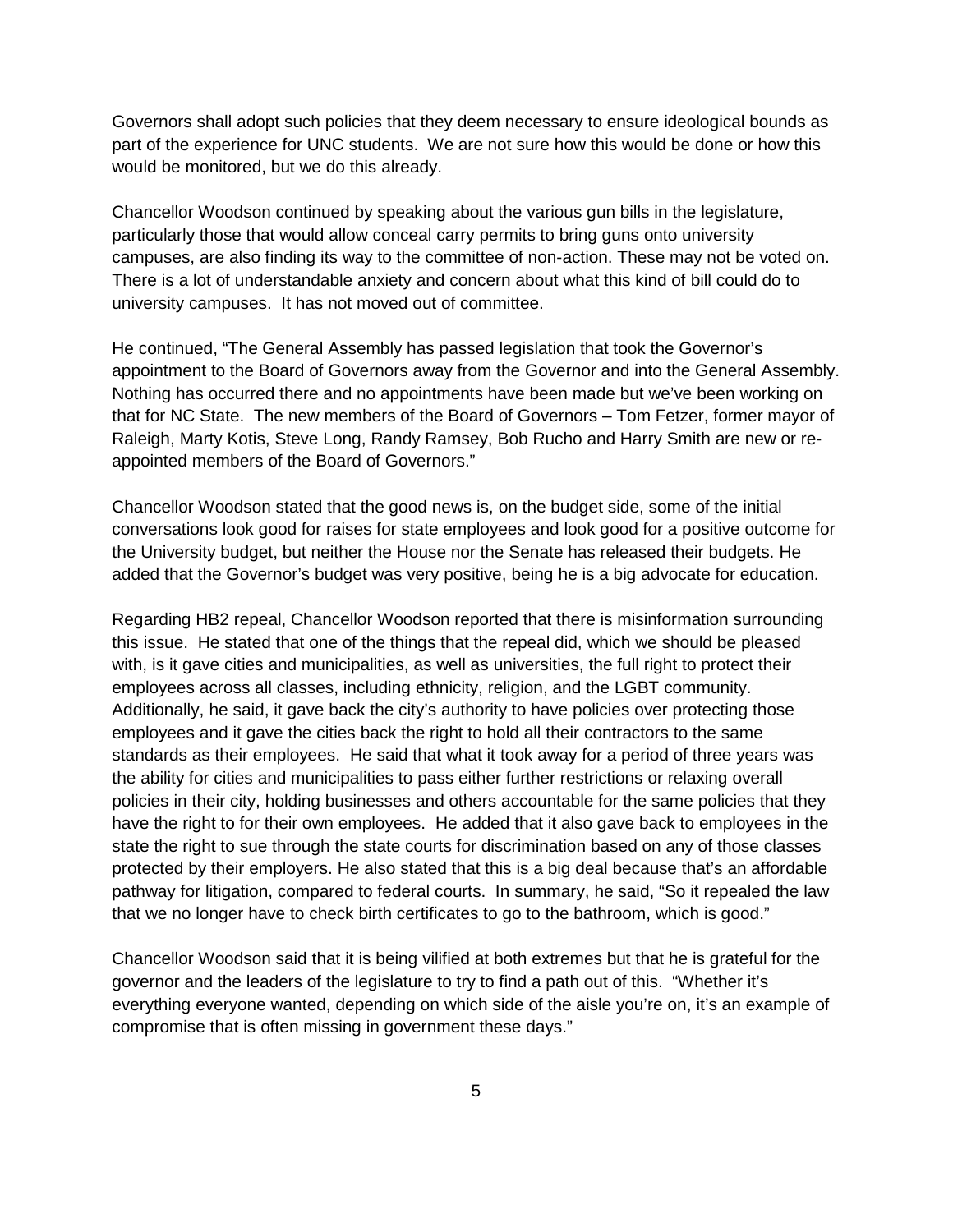Chancellor Woodson wrapped up his remarks by stating that we will continue monitoring all of these bills and that the Faculty Senate may contact Sarah Stone if additional information is needed.

## **6. Provost's Remarks and Q/A**,*Duane Larick for Warwick Arden, Executive Vice Chancellor and Provost*

Dr. Larick noted that the Chancellor mentioned our undergraduate student targets, but we also have graduate student targets; Master's, 5590 students, Doctoral 3382 and Certificate, 92. He added that we have new and continuing student targets for colleges and programs and we have fallen short of those targets in the last couple of years, which will result in a continuing budget cut for NC State on July  $1<sup>st</sup>$  of this year. He added that in order to minimize the impact of that over the next two years, an enrollment planning implementation team has been created. He stated that this team has been out to every college and have worked really hard on trying to communicate with the colleges the importance of hitting our enrollment targets for Fall 2017 and Fall 2018. He added that the good news is that the Graduate School has an applications tool and an admissions enrollment tool and since we started enrollment a couple weeks ago, tracking actual enrollment will be possible.

Dr. Larick reported that the colleges have done what was asked, which is don't assume this year that the admission of Graduate students is going to be the same as it's been the last few years. He added that competition for international students is up so the programs have been asked to get out the offers quickly and be the first to congratulate them for being a brilliant prospect. He repeated that the colleges are really doing a terrific job with this and that hitting our enrollment targets is critical.

Dr. Larick stated that regarding the five-year reviews, the Provost's office has had a very busy year. He added that the last review was last week, when Lisa Zapata and the DASA Student Development Health and Wellness Leadership Program presented. Dr. Larick encouraged the Faculty Senate to be in communication with their colleagues regarding the very important leadership survey that went out after this presentation. He stated, "We use the surveys in the Provost's Office in making decisions and when you get 17%-20% return rates, it's really hard to put weight on that. We are struggling with these and I would like to ask for some assistance in encouraging colleagues to complete those surveys."

## **Discussion and Questions**

*Senator Pearce asked why did we miss enrollment targets in the graduate school? Is this a macro problem and are a lot of schools in the same position across the country?*

Dr. Larick responded that no, we set a target then we didn't hit it; we could have set a target for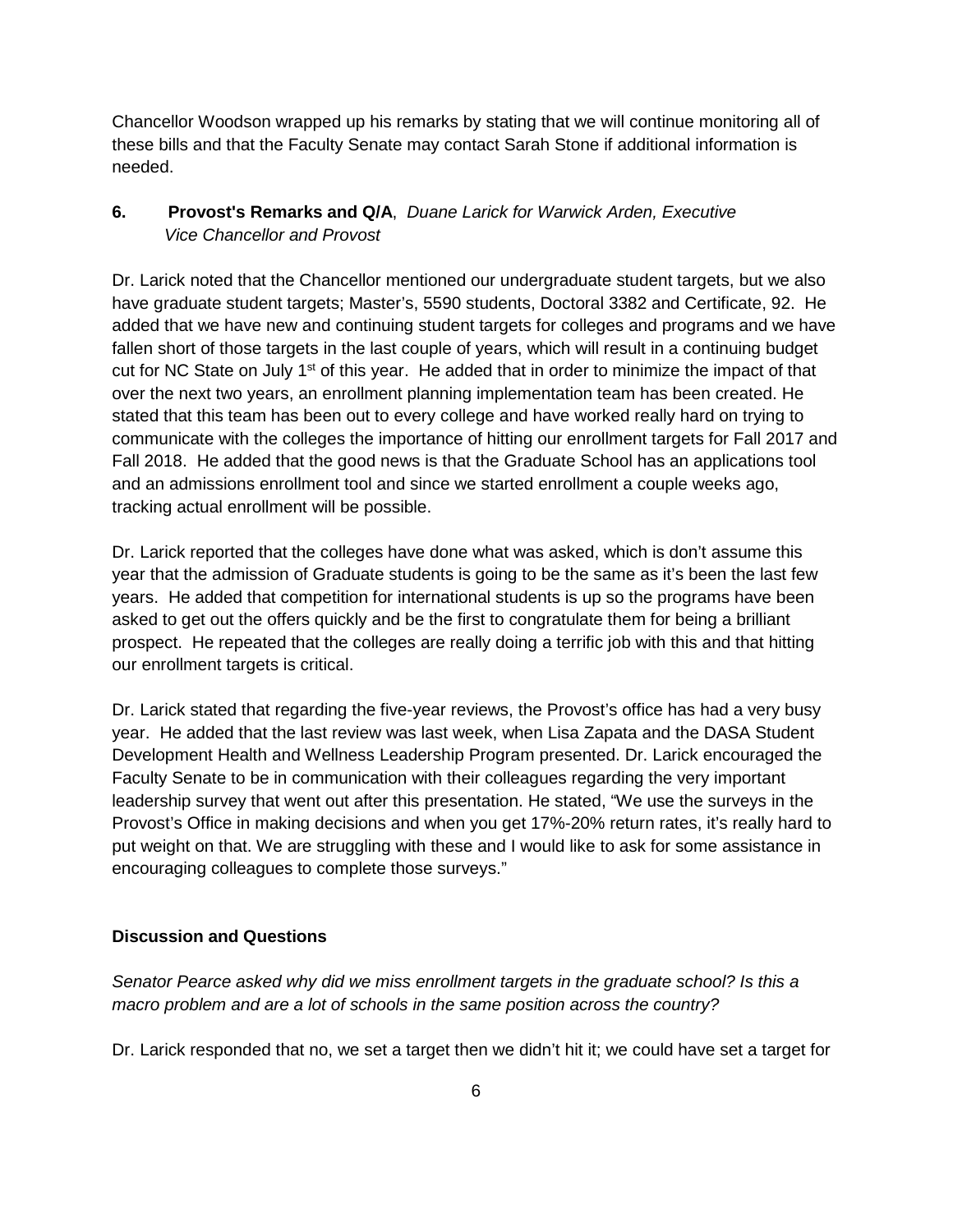no growth and we could have achieved that, but we targeted for some growth and did not achieve that.

## *Senator Pearce asked why didn't you achieve it.*

Dr. Larick stated that the problem we have seen over the last two years is historically we have six targets – continuing undergraduate and new undergraduate, continuing master's and new master's, and continuing doctoral and new doctoral. He added that there is a mix on where we are 1% high here, 1% low here, 2% high here, etc., and that for the last two years, we have been low on all six of those categories. He also stated that we have under-achieved our targets in all of those categories, so that 2% error has resulted in a \$12 million cut. He added that we had over 26,000 undergraduate applications and over 15,000 graduate applications, which are down a little bit, especially international applications. He stated that it really has to do with the fact that we've set aspirational targets and we haven't necessarily hit these targets.

## *Senator Sederoff asked if these cuts are determined by the General Assembly.*

Dr. Larick responded that we submitted an enrollment projection on July  $1<sup>st</sup>$  and we were overfunded by the state by \$11.8 million. So now we have to give it back next July.

The Chancellor responded that we are funded based on projections and not reality, which is actually a bone of serious contention with the General Assembly. He added that this is opposite of the way that community colleges are funded, which are funded in arrears, after you've done what you've said you were going to do a year after enrollment. He stated, "We are funded a year before and if we tell them we are going to do something and they give us some money for it and we don't do it, then we are over-funded."

## *Senator Sederoff asked if we deficit spend are we punished for it and if we do good things are we rewarded for it?*

The Chancellor responded that this is wacky and it's taken him seven years to figure it out, but now that he has figured it out, he thinks the current system favors us more than it doesn't. He added that through legislation, the state has demanded that the UNC system study the current enrollment funding formula and offer alternative strategies.

Dr. Larick added that he thinks that strategy will have two things: firstly is that they will focus on funding actuals instead of projections and secondly, that allows them to consider student success also. He stated that it's not just that we have 38,000 students at NC State, but what metrics might be used to evaluate our success or achievement of those students.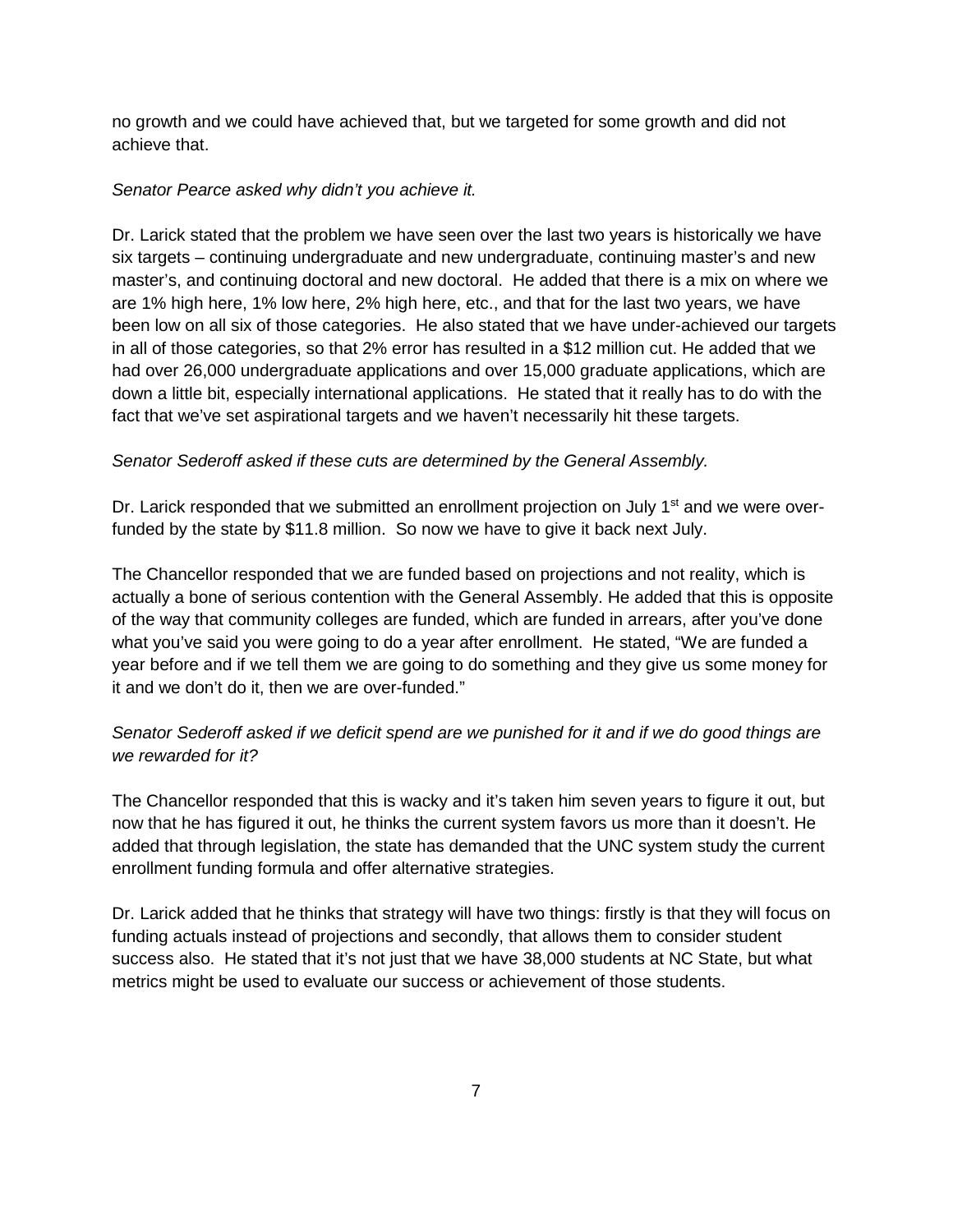**7. Athletics and Academics at NC State University,** *Katie Sheridan Graham, Assistant Dean and Director, Academic Support Program for Student Athletes and Deborah A Yow, Director of Athletics*

Katie Graham, Assistant Dean and Director of the Academic Support Program for Student Athletes at NC State, began her presentation by stating the mission of her department, which is to support the recruitment, retention, and graduation of NC State student-athletes.

She added that this program is an academic unit, reporting directly to Vice Chancellor and Dean Mike Mullen and with a dotted line to Athletic Director, Debbie Yow. She stated, "We have 17 full-time staff members with a full-time eligibility coordinator who works with all of our student athletes through the admissions process. We have 11 academic coordinators, divided by team, to work with our 550 student athletes; we have two learning specialists who work with our most active student athletes as well as students who have education-impacting disabilities." She added that there is also a large part time staff, including 12-15 academic mentors, as well as about 60 tutors on staff every semester.

Ms. Graham stated that in addition to working with students directly, they also monitor continuing NCAA eligibility, which is done in collaboration with the Athletics Compliance office as well as our FAR. Additionally, they monitor all of the NCAA rules and make sure that our students are meeting the benchmarks that are set. She added that they also have a degree completion program to serve our student athletes who leave before they finish their undergraduate degree, which assists them in coming back through our ReConnect Program, which helps fund their experience to finish their undergraduate degree.

Ms. Graham then presented information regarding average cumulative GPA and distribution of student athletes by college. "Our undergraduate student athletes pretty much hover around a 2.9 for the last several semesters, with student athletes being enrolled in all nine colleges that award undergraduate degrees. There are significant numbers of athletes in Poole College of Management, the College of Engineering, the College of Natural Resources, and the College of Humanities and Social Sciences."

Regarding the distribution of athletes by college and how that compares to the general student body population, Ms. Graham presented a graph that showed the distribution, which reflects there is similar distribution, but specifically a higher population of student athletes in Natural Resources and Humanities and Social Sciences, noting the small sample size of the survey, which is 284.

Ms. Graham went on to explain that the top majors for student athletes show that the most popular major is Business Administration, which is also the most popular among the general student population, and they also share three of the top five most popular majors as well. Ms. Graham then reviewed graduation rates with the Faculty Senate audience. She pointed out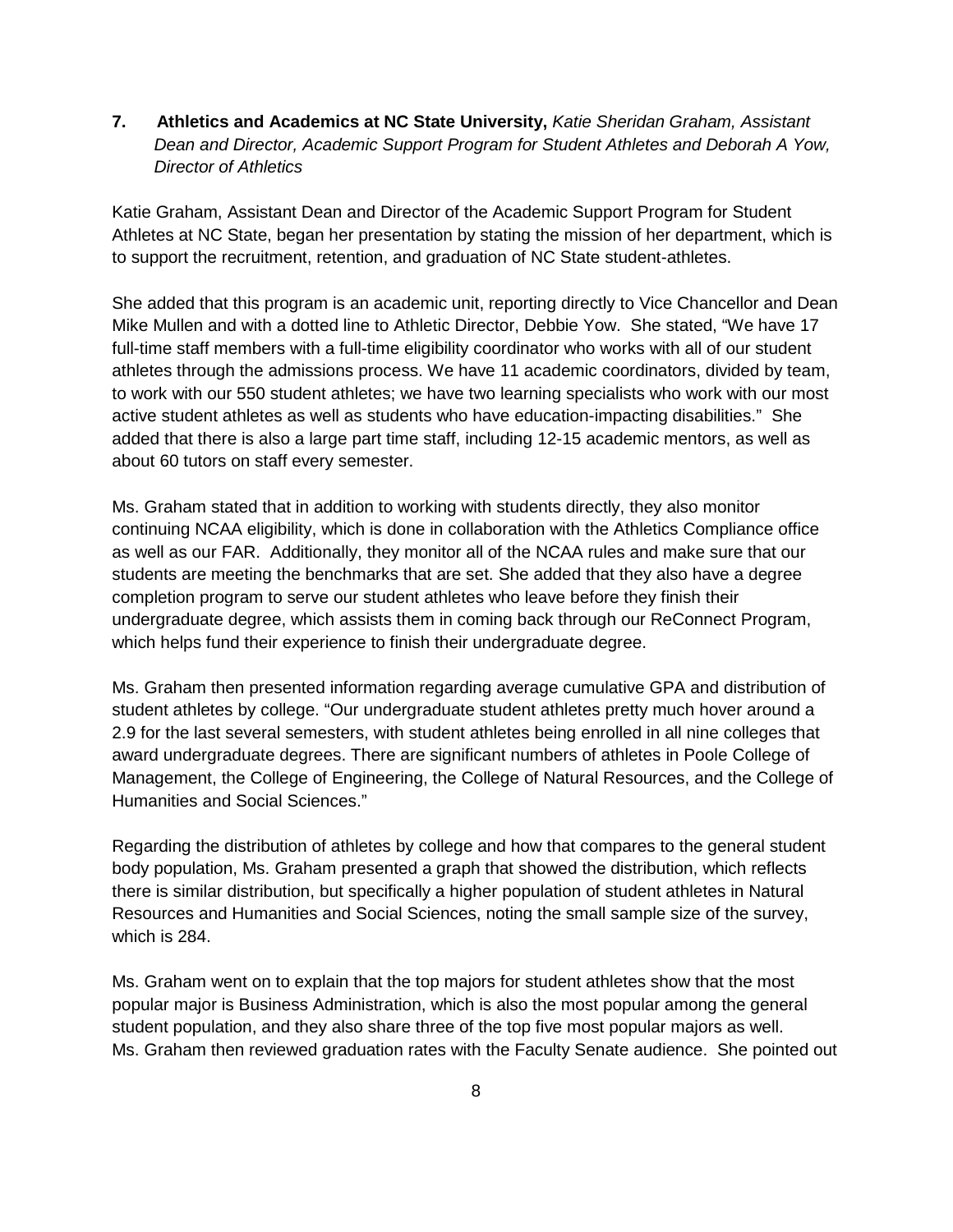that the information is a six-year rate, and that in the data shown, 221 of the 334 student athletes (the cohort) graduated within the six-year window. Ms. Graham continued to review the data and pointed out the transfer rate of student athletes, the "went professional" group, those suspended, and those who graduated beyond the 6-year window.

## *Senator Huffman asked if there was data available that showed revenue versus non-revenue sports.*

Ms. Graham responded that the data was not broken out in this way, unfortunately.

She went on to explain the Graduation Success Rate, which was created by the NCAA in an effort to account for the transient nature of student athletes. She stated, "At NC State, 22% of our student athletes transferred out of the institution, which is not abnormal. With the Graduation Success Rate, the cohort is different and there is no matching cohort to compare the graduation success rate to the undergraduate student body; all we can do is compare it to our peers for this rate; our peer groups of student athletes actually. And so it starts with the Federal cohort - those first time full time freshmen that are in the Federal rate and then it adds to that group any students that transfer into the institution - they're added into the cohort for NC State for the cohort that they were first full-time anywhere. And then it also adds in students who start their career in January, because that is more and more popular for student athletes to start mid-year. Then it removes from the cohort any student that leaves the institution in good standing. So those transfers that were doing well in their course work and were progressing toward graduation, they are removed from the cohort and so it's really a gauge of how students are performing while they're at their institution."

Ms. Graham continued to review the data and reviewed graduation success rates per sport and reported that the NC State graduation success overall rate is 83%, which hovers around the Division I national average. This is the second year in a row that our rate is 83%, which marks the highest rate that we've had. "This metric is a rolling average, so it is never reported as a single year rate. This year, the national average was just above us at 84%." She went on to show the breakdown of our NC State Graduation Success Rate for every sport and then the Division I national average for that particular sport.

#### **Discussion and Questions**

## *Senator Argyropoulos asked about the 22% transfer rate and how does this compare to the general student population transfer rate?*

Ms. Graham responded that the general student body transfer rate is about 12%. Nationally, student athletes transfer at a higher rate, with coaching changes, playing time, and many other factors that don't impact non-athletes. This continues to be more and more prevalent with our men's basketball student athletes across the country.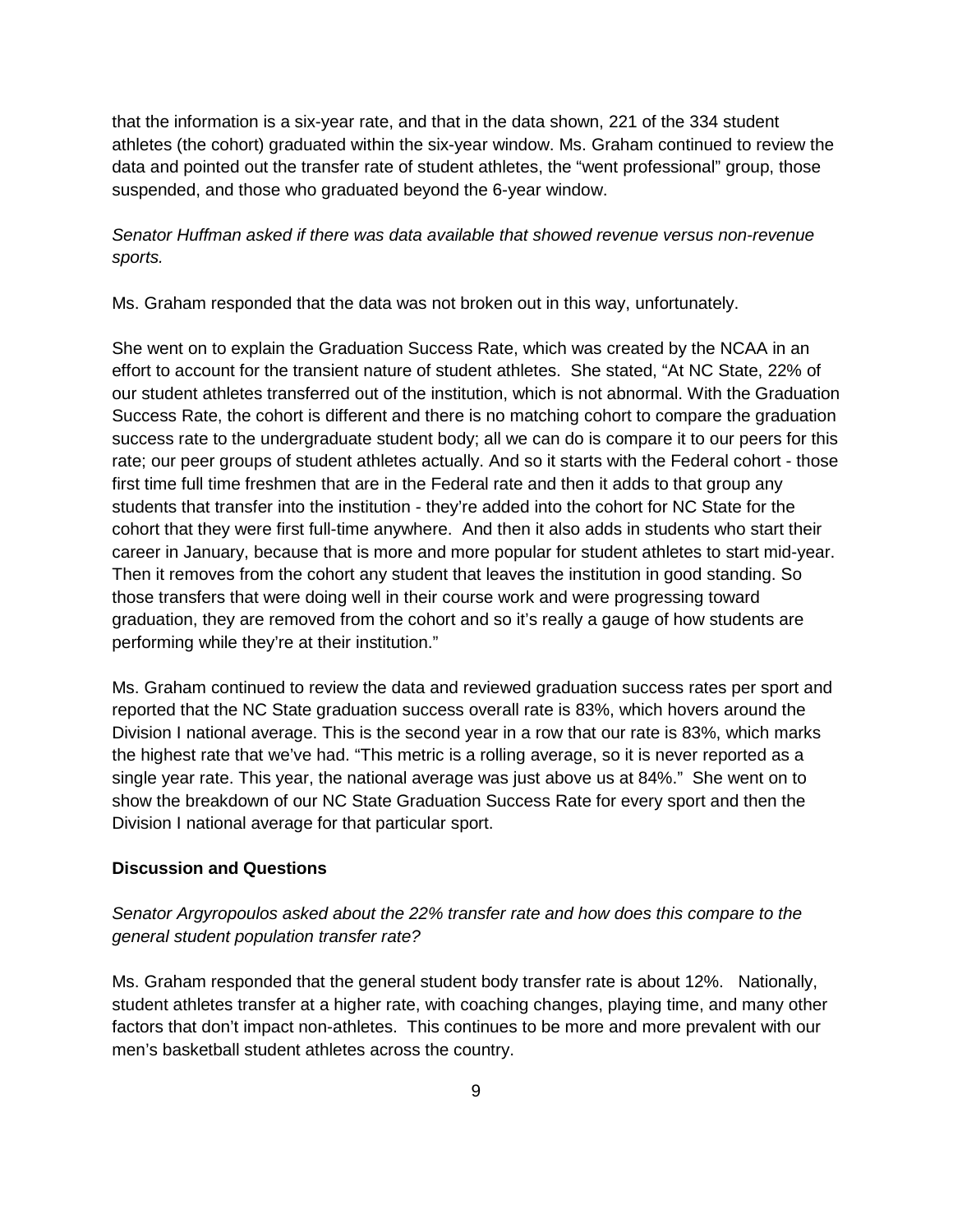## *Senator Sederoff asked, what is your goal? What would you consider as the number you'd like to achieve?*

Ms. Graham responded that our goal would be to narrow the gap between the student athletes and the student body. This single year rate for the student body is 76% and for the student athletes, that rate is 64%, a 12-point gap. The goal is to close that gap.

## *Senator Perros asked if this organization is funded by the academic budget or the athletics budget.*

Ms. Graham responded that her unit is 100% funded by athletics.

Athletic Director Yow responded, "Our academic support budget for student athletes is, on a per student athlete budget, the second highest in the ACC. Clemson is number one, and they are somewhat higher than ours. There are a number of other state institutions who pale in comparison related to the finances that they provide for those resources for student athletics."

## *Senator Huffman asked what types of checks and balances are in place to prevent things happening here that have happened at other institutions.*

Ms. Graham responded that one thing that was implemented by Dr. Yow is the class attendance policy. "The Council on Athletics really championed this effort. We cannot have classes that don't meet unless they're online classes with a syllabus. We have that targeted policy where we check the attendance of our student athletes." She pointed out also that our NCAA eligibility is monitored by our faculty and that the faculty academic committee of the Council on Athletics does the review of our student athletes, checking everything to make sure all the rules are followed.

Additionally, she stated, "We also meet with the Provost with a roundtable every six weeks, which includes Director Yow, Dr. Sawyers, Dr. Pollack, our head of compliance, and our deputy AD's. A lot of folks in the room. At those meetings we talk through everything that affects student athletes at NC State and really try to make sure all parties are sharing information and are on the same page."

Dr. Roby Saywers added that he and Dr. Pollack, as Chairs of the Faculty Academic Committee, review all grade changes of student athletes, all incompletes, etc. He stated that there many things in place to provide additional checks and balances.

Chair Moore stated that there is more faculty involvement because we do not ask Athletics to come to Faculty Senate; Athletics tells us they want to come to Faculty Senate every year. She added that when she has student athletes in her class, she receives emails asking how the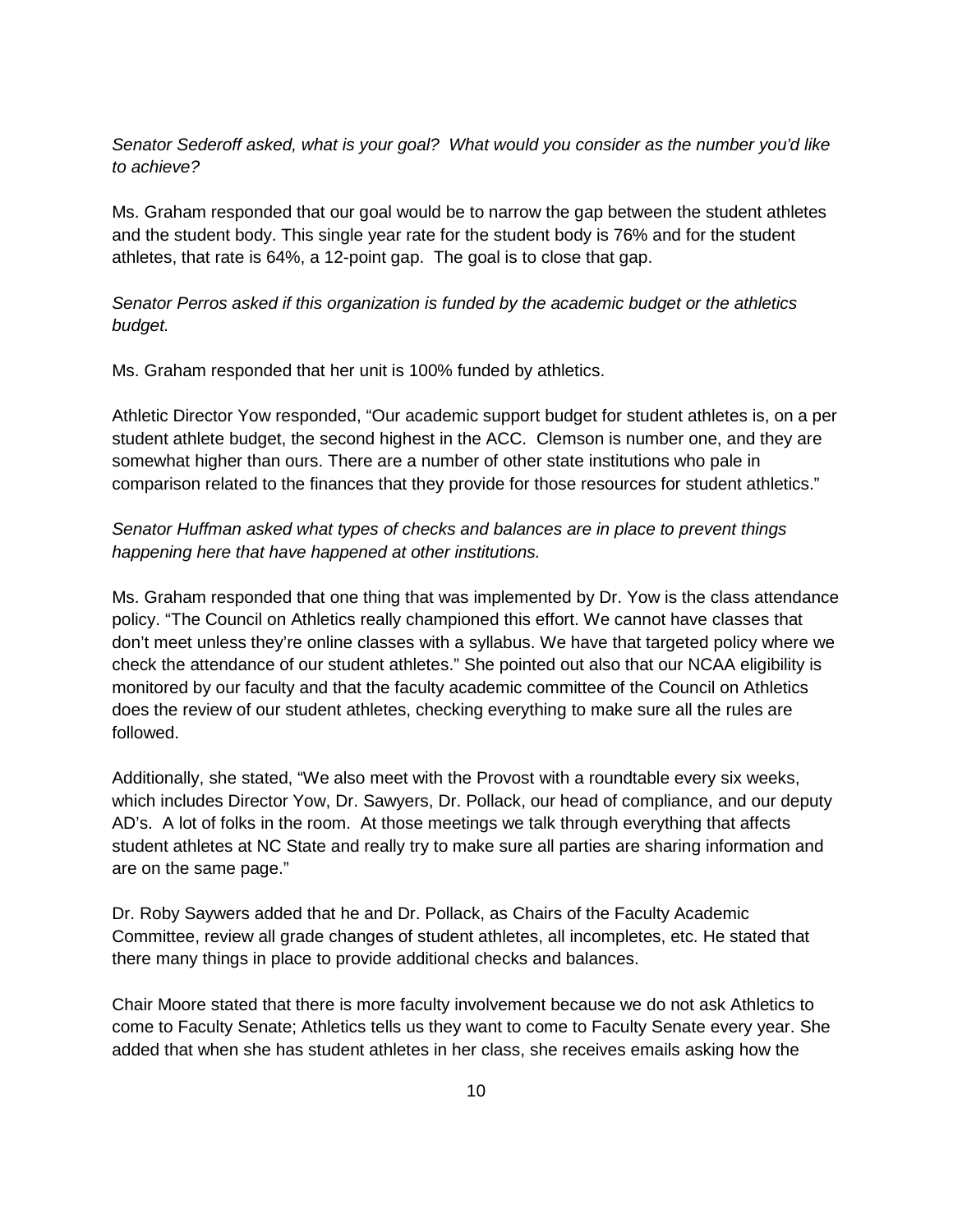student athlete is doing in class, attendance, and if there are any other issues that need to be addressed.

*Senator Rever asked that if there is a deficiency reported online, when things have happened not exactly they way he expected in class and he has reported a deficiency, what is the next step? It seems like that part of the process, from the reporter's perspective, something is missing. The corrective actions or the steps taken - can you let us know what that process is?*

Ms. Graham stated that at least four people read all progress reports, because that information is valued. She added that they then meet with the students about anything that has been reported, and they talk to their coach as well, when appropriate. She added that head coaches address it differently and that the coaches are truly very strong partners. She stated that if you are not seeing a change in the classroom, reach out to this office directly so we can continue to address issues.

#### *Senator Sederoff asked if the cost is same for males and females.*

Ms. Graham responded that yes, it is; all student athletes are treated the same. She added that the at-risk student athletes are going to get a disproportionate amount of time and attention through the learning specialists and the tutors and so it is also a function of who needs the help.

#### *Senator Sannes asked how NC State compares when it comes to awards for scholar athletes.*

Ms. Graham responded that we have one award that is very prestigious, which is the Post Graduate Scholarship. "NC State leads the ACC with the most winners for that Post Graduate Scholarship." She stated that she doesn't know how we stack up for scholars of the year and that sort of thing, but every year they recognize several students who have been selected as ACC scholar athlete of the year at the annual banquet, which is the combined athletics and academics banquet. "We are very well represented with both the ACC conference recognitions and the NCAA recognitions."

Director Yow stated that, to the best of their ability, everything is done the correct way. She stated that there are issues but those are addressed. She added that she appreciates the culture of the faculty and she is informed bi-weekly regarding feedback and input from the NC State faculty.

## **8. Old and New Business**

**a.** Candidates for Associate Chair of the Faculty. Candidates Kimberly Ange-van Heugten and Phil Sannes said a few words prior to the Senators filling out the paper ballot regarding their interest in this position.

**Tally results –** Kimberly Ange-van Heugten was elected Associate Chair of the Faculty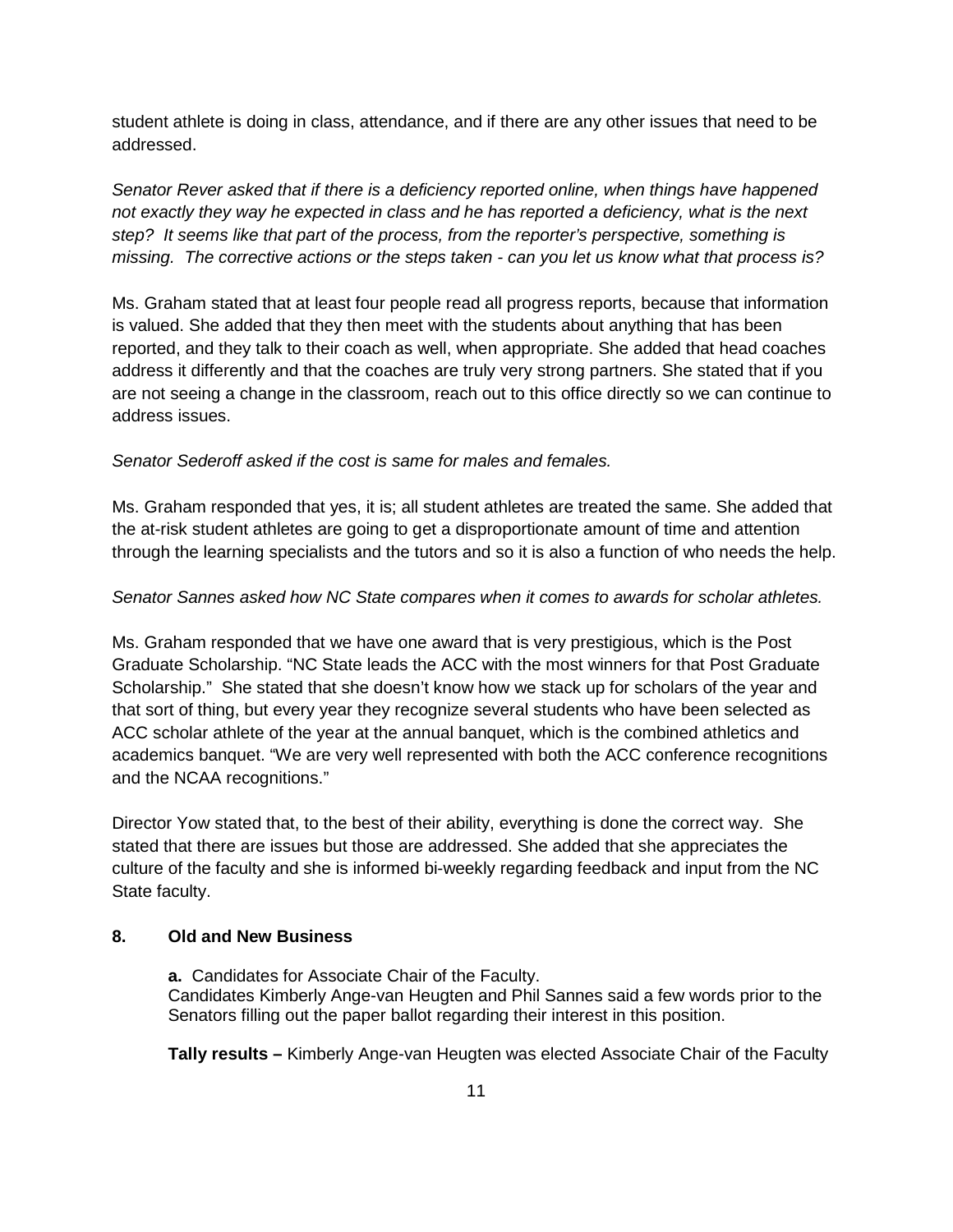**b.** Senators will vote for Executive Committee nominees at our next (and final) meeting. Election of faculty to Faculty Assembly as Delegates or Alternates (FA meets all day on three Fridays per semester in Chapel Hill) and to the Council on Athletics (meets at 2:00 on Friday one time per month) will also be at our next meeting.

#### **9. Issues of concern**

#### *Senator Pearce asked if there was a presentation on Academic Analytics at some point.*

Chair Moore stated that yes, Mary Lelik made this presentation to the Faculty Senate. There were some questions raised during that time but the issue of concern that came up that was sent to the committee was somebody who believed that they were being evaluated based on those numbers. We wanted to broaden that just to see is that's what is being done.

*Senator Berry-James raised an issue regarding the way in which people are being described by campus police and how that contributes to negative stereotypes, with respect to black people in particular. She added that a faculty member had raised this issue of concern to a member of the Faculty Senate.*

Chair Moore stated that the Executive Committee would discuss this issue this week.

Senator Hawkins added that her undergraduate students spoke to her and stated that, "it's always the same, it's always the same person, it's always a black guy, it's always this." She added that the way they said it was troubling and she feels this is an actual problem and an issue.

Chair Moore stated that Senator Kuzma told her that at another University they had changed the reporting so I don't know if any of you are familiar with other ways that the reporting is done. She added that what the police are doing is they're trying to crowd-source and send it to every student's phone just in case they recognize the description. Perhaps there is a different way to have the description that would allow identification without using words that would make people feel like they're being stereotyped.

*Senator Berry-James stated that at issue is they only describe suspects one way; black suspects. They don't say white suspects or Asian suspects. So this is a common complaint. Typically, police departments will opt to describe everyone by race ethnicity or describe no one by race ethnicity. Otherwise, when they describe black suspects as black suspects and don't do it for all suspects, that is the real issue. This stereotype is used negatively at NC State.*

*Senator Sederoff stated that he is inclined to believe that in conversation between faculty about faculty that people refer to female faculty by their first name and male faculty by their last name. Is this a widespread observation?*